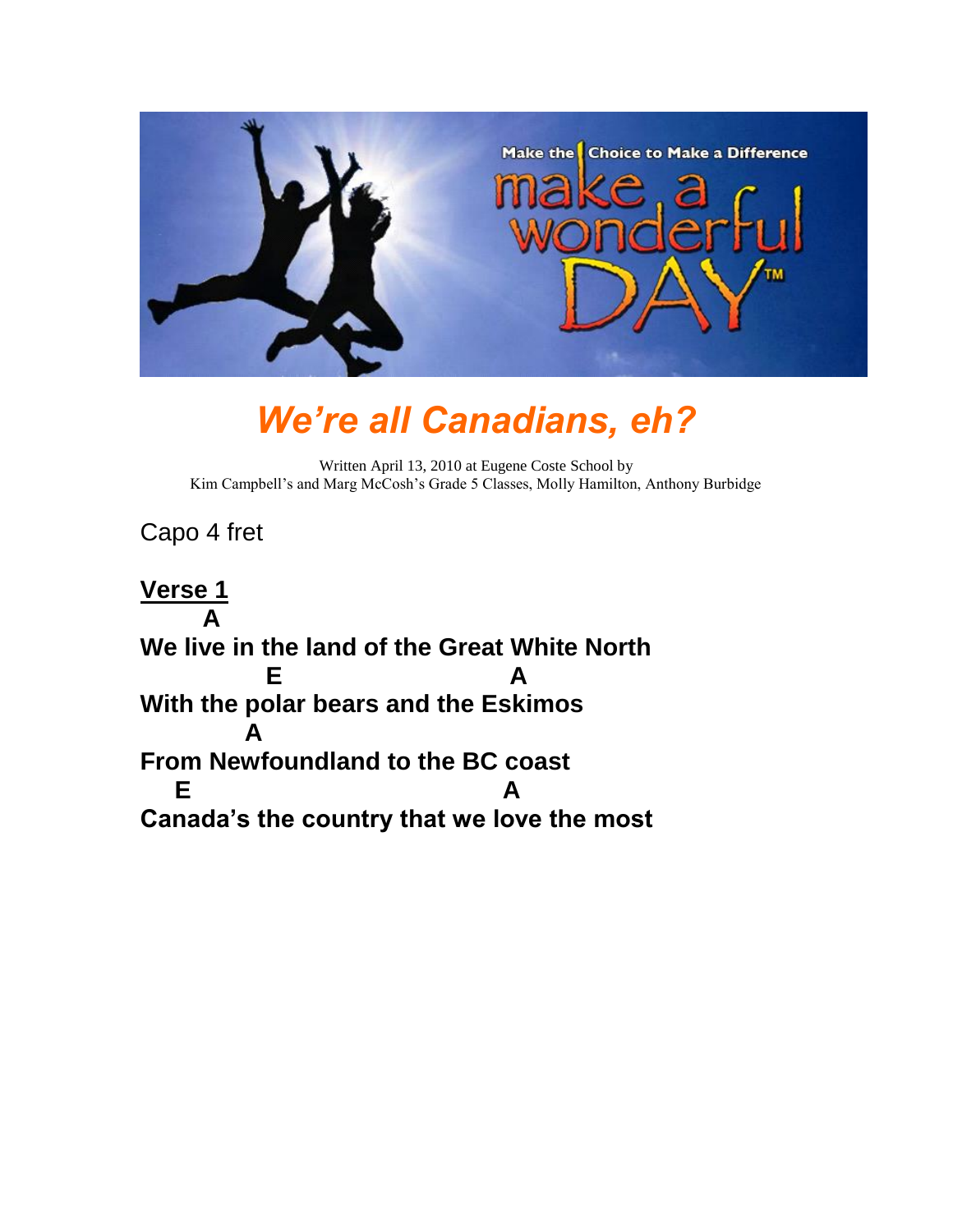**Verse 2 A We live in the land of the Great White North E** A **With the buffalo moose and Canadian geese A Got the loonies and the toonies and the five great lakes E** A **We eat maple syrup on our hot pancakes**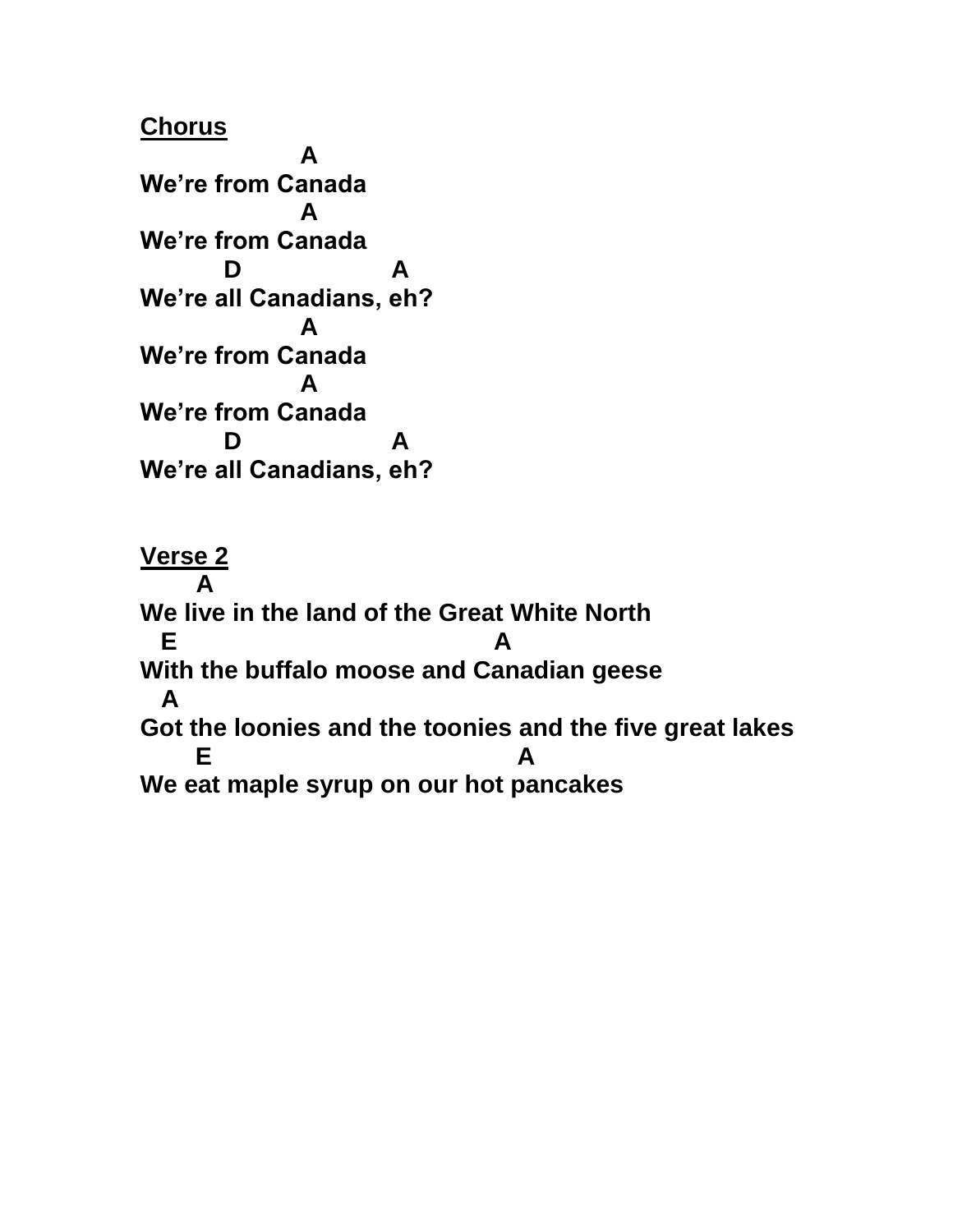**Verse 3 A We live in a land that is oh so vast E** A **With the furry little beavers so important to our past A Spring and summer and winter and fall E** A **Canada's the country where we have it all**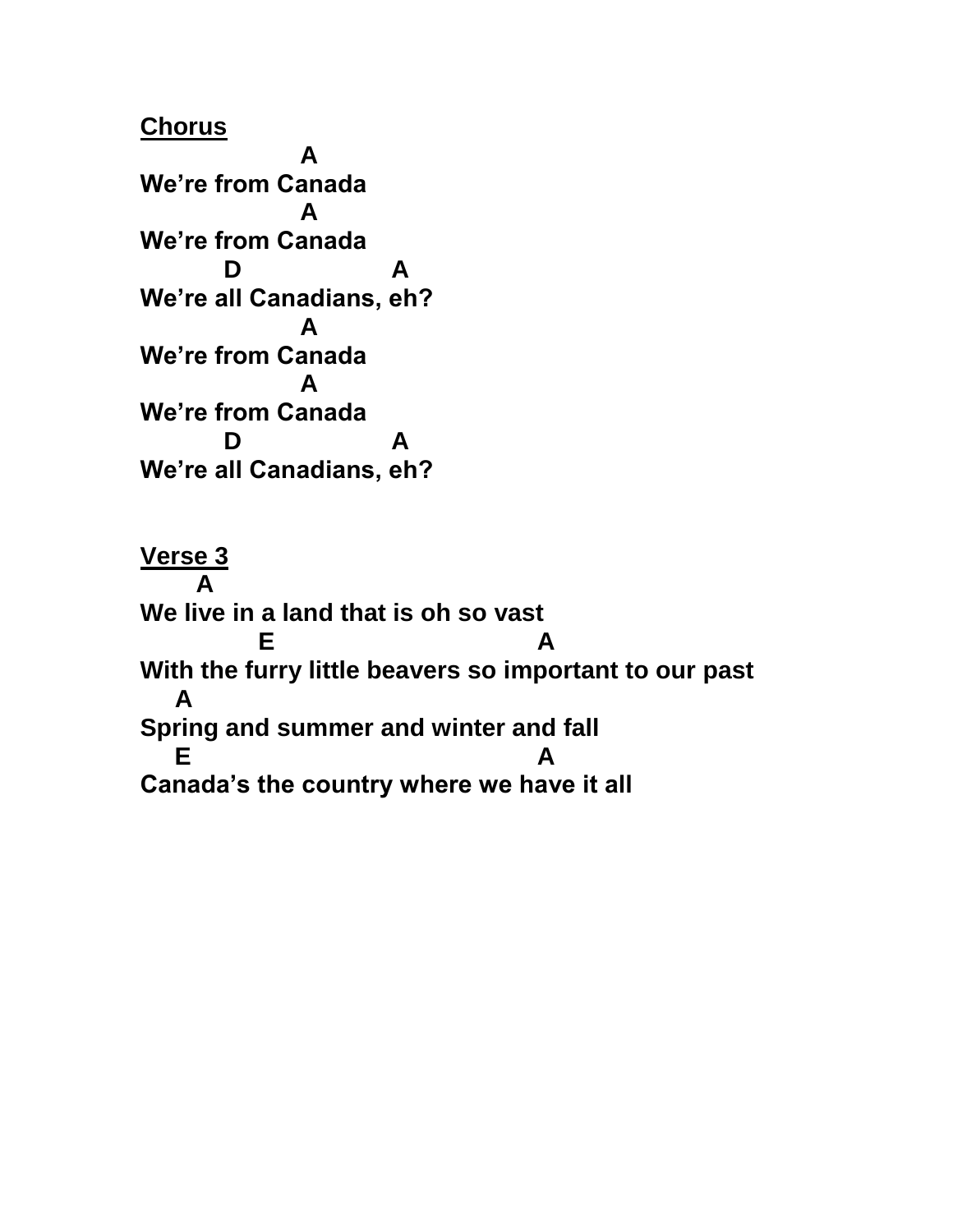**Verse 4 A Canada's a country that is oh so vast E A Farming, fishing, forestry, oil and gas A We show our pride through hockey and lacrosse E** A **We love Wayne Gretzky and Terry Fox**